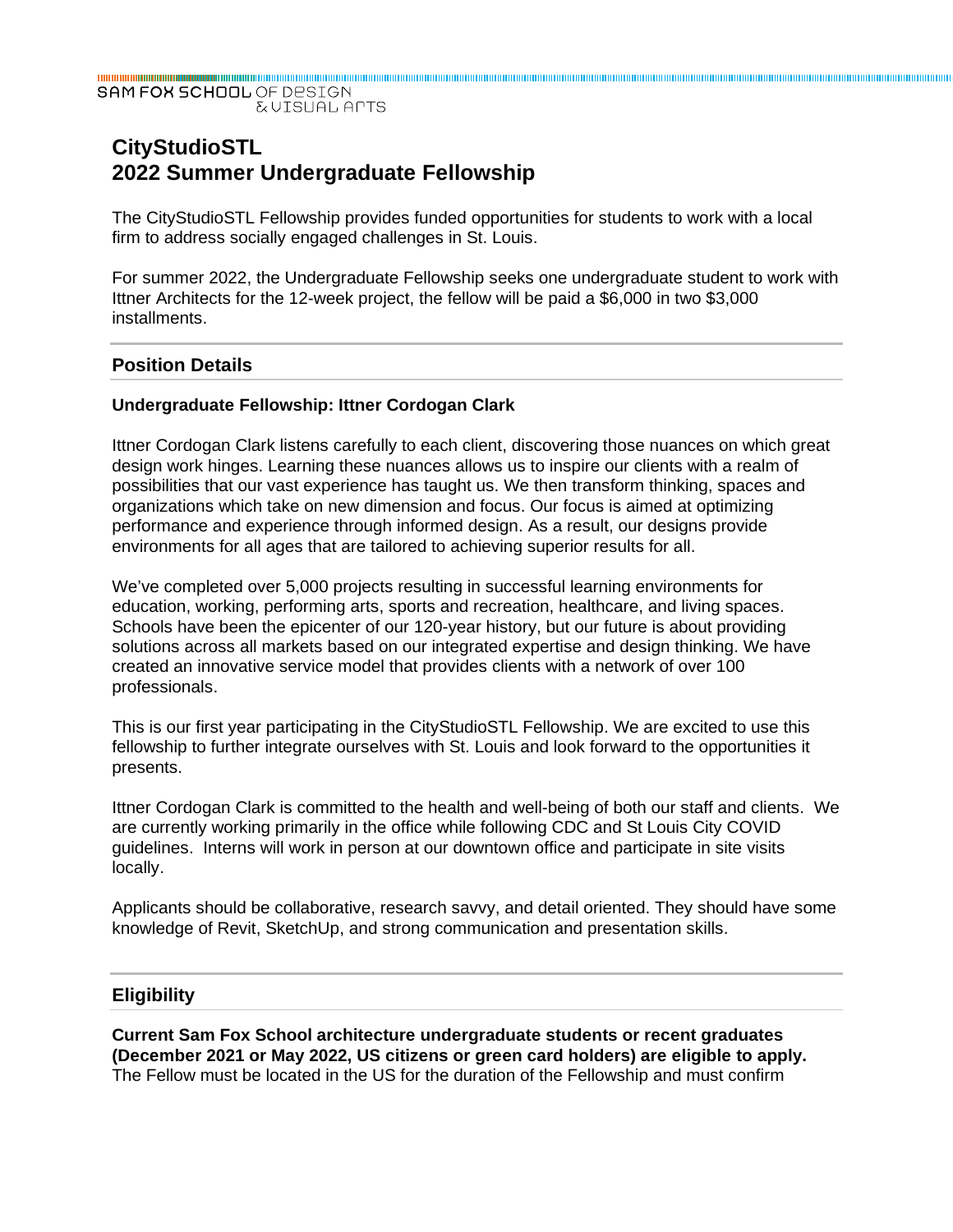location requirements with the firm. All applicants must be in good standing with the University. Applicants must be pursuing a master's degree.

## **Timeline**

February 28, 5p — Preferential due date for early applications March 21, 5p — Applications due June 6\* — Fellowship begins Late June — Midpoint check-in Mid July — Final check-in August 12\* — Fellowship ends September — Concluding event or feedback provided

\*Dates may vary and are established between the firm and fellow

## **Program Expectations**

Interview applicants will be expected to:

- ‐ **Coordinate and schedule** an interview with the firm
- **Respond in a timely manner** to communications to and from the firm
- ‐ **Disclose other possible conflicting summer opportunities**

Fellowship recipients will be expected to:

- ‐ Complete a 12-week civic or social change project in St. Louis at the host firm, working actively with firm staff to complete assigned project(s).
- ‐ Work average 40 hours/week in the host firm office.
- ‐ Participate in host firm social and professional development activities.
- ‐ Attend at most 3 lunches/meetings with Office for Socially Engaged Practice representatives during the summer to discuss experiences and opportunities.
- ‐ Share Fellowship experiences with other students in fall 2022 and spring 2023.
- ‐ Provide feedback on the Fellowship program.

## **Payment Information**

The CityStudioSTL Undergraduate Fellow will receive two \$3,000 stipends for the completion of their project work, totaling \$6,000. The first stipend will be available in May, and the second will be available in early July, pending successful participation in the program to that point. To receive these payments, the recipient may need to submit materials to the Sam Fox School Business Office.

Payments provided for the purpose of assisting the recipient in the pursuit of study or research may be treated for tax purposes as a grant. If the recipient is a US citizen or considered a resident alien for US tax purposes, then the transaction is taxable and reportable in the US and will be reported on a stipend letter.

If the recipient is to a nonresident alien for tax purposes for activities in the US, then the transaction is subject to withholding and is reported on Form 1042-S. The withholding amount for taxable payments to nonresident aliens is 30% by statute; however, taxable grants provided to nonresident aliens in J or F visa statuses are afforded the reduced rate of 14%.